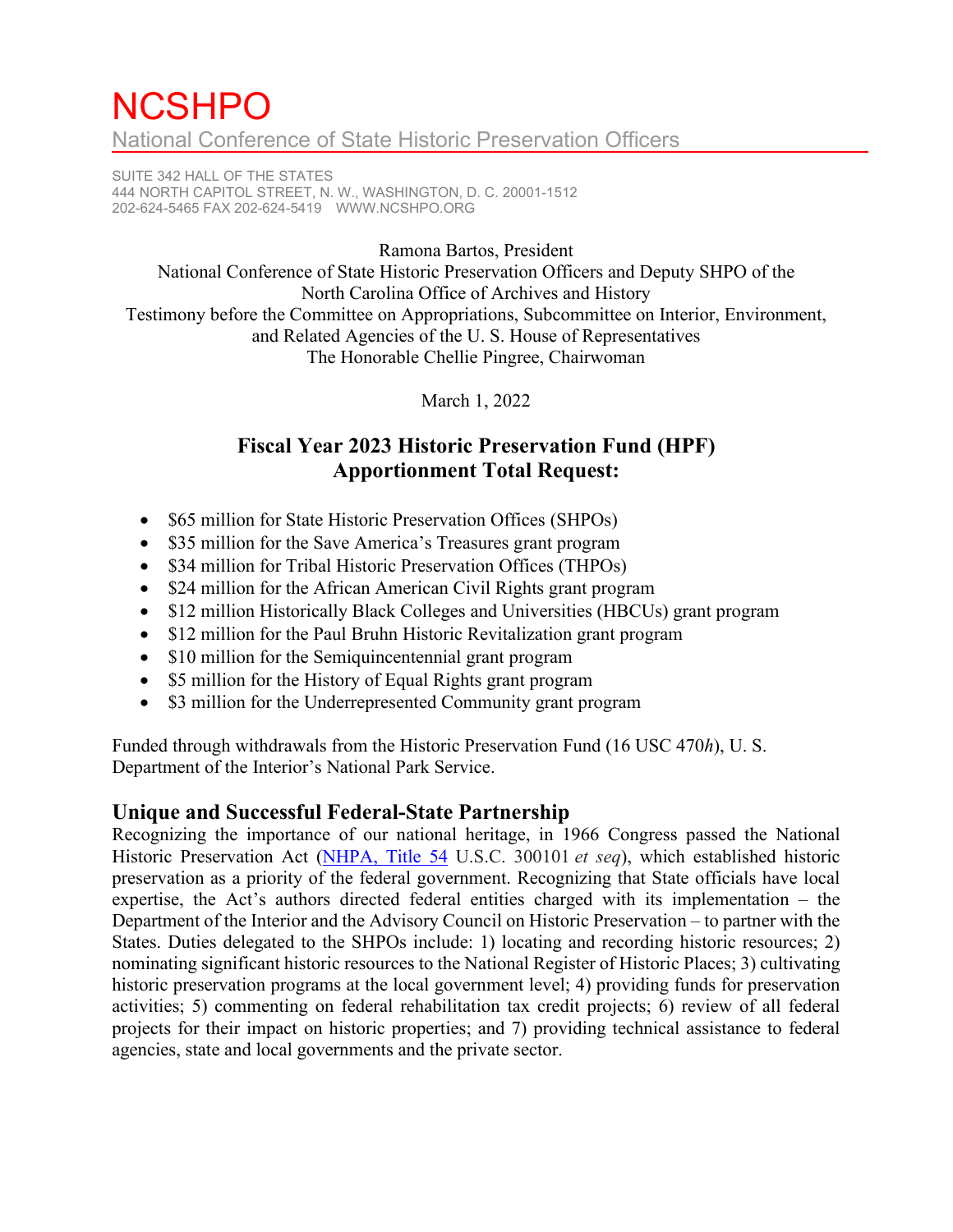Ten years later in 1976, Congress established the Historic Preservation Fund (HPF) to assist the states in accomplishing this federally delegated work. The HPF is funded from outer-continental shelf lease revenues (rather than tax dollars), so that the depletion of one non-renewal resource can be used to help preserve another non-renewable resource – our heritage. The states also contribute to this effort, matching at least 40 percent of the HPF funding they receive.

#### **Saving America's Heritage**

The first step in preserving and protecting America's heritage is identifying it – which requires the survey, documentation, stewardship and sharing of historic place data. These places represent in turn the many people events that have shaped our collective national identity. Adequate funding is essential for SHPOs to meet these goals. For example, current shortfalls in funding mean that many states must continue to rely upon outdated paper records for a variety of program purposes. Having accurate, up-to-date, and digitally accessible information about our Nation's historic resources would dramatically increase the efficiency of and balanced approach for all local, state, and federal projects. From decisions on the design of local infill development, to state transportation planning projects, to federal large-scale energy projects and disaster recovery efforts – every single project that could impact historic places, and by extension, the American people, benefit from enhanced and accessible historic resource databases.

Once identified and documented, America's historic resources are primarily recognized at the local, state, and national levels by listing on both the National Register as well as state and local historic registers with varying degrees of protection, consideration, and recognition. State Historic Preservation Officers, through the authority of the National Historic Preservation Act assist, support and encourage communities with their preservation efforts and are the gateway to listing on the National Register of Historic Places. National Register recognition by the Secretary of the Interior confirms citizens' belief in the significance of their communities' historic places.

*The National Historic Preservation program is primarily one of assistance, not acquisition. The federal government does not own, manage, or maintain responsibility for the vast majority of the historic assets aided by the National Historic Preservation program.* Instead, the program, through the SHPOs, provides individual Americans and communities, together with local, state, and federal governments with the tools they need to identify, preserve, and utilize the historic assets of importance to them. SHPOs are constituent-oriented and work closely and cooperatively with individual Americans to preserve historic places across the nation is a fundamental role.

Directing \$65 million for FY 2023 to SHPO offices will provide much needed operational funding to aid in increased capacity and efficiency. Specifically, with the recent \$500 billion in new infrastructure spending nationally, SHPOs are in dire need of resources to operate programs as they continue to fulfill responsibilities to review and comment on increasing numbers of federal undertakings under NHPA. Likewise, Tribal Historic Preservation Offices (THPOs) assume many of the responsibilities of the SHPO on their respective Tribal lands. The number of THPOs continues to increase annually, requiring funding to keep pace with expanding needs. With over 200 THPOs in place, funding of \$34 million for THPO offices is necessary to prevent a decrease in the average THPO grant.

HPF funds also support competitive grant programs aimed at protecting and promoting the nation's historic and cultural resources, while furthering efforts to tell the full scope of America's history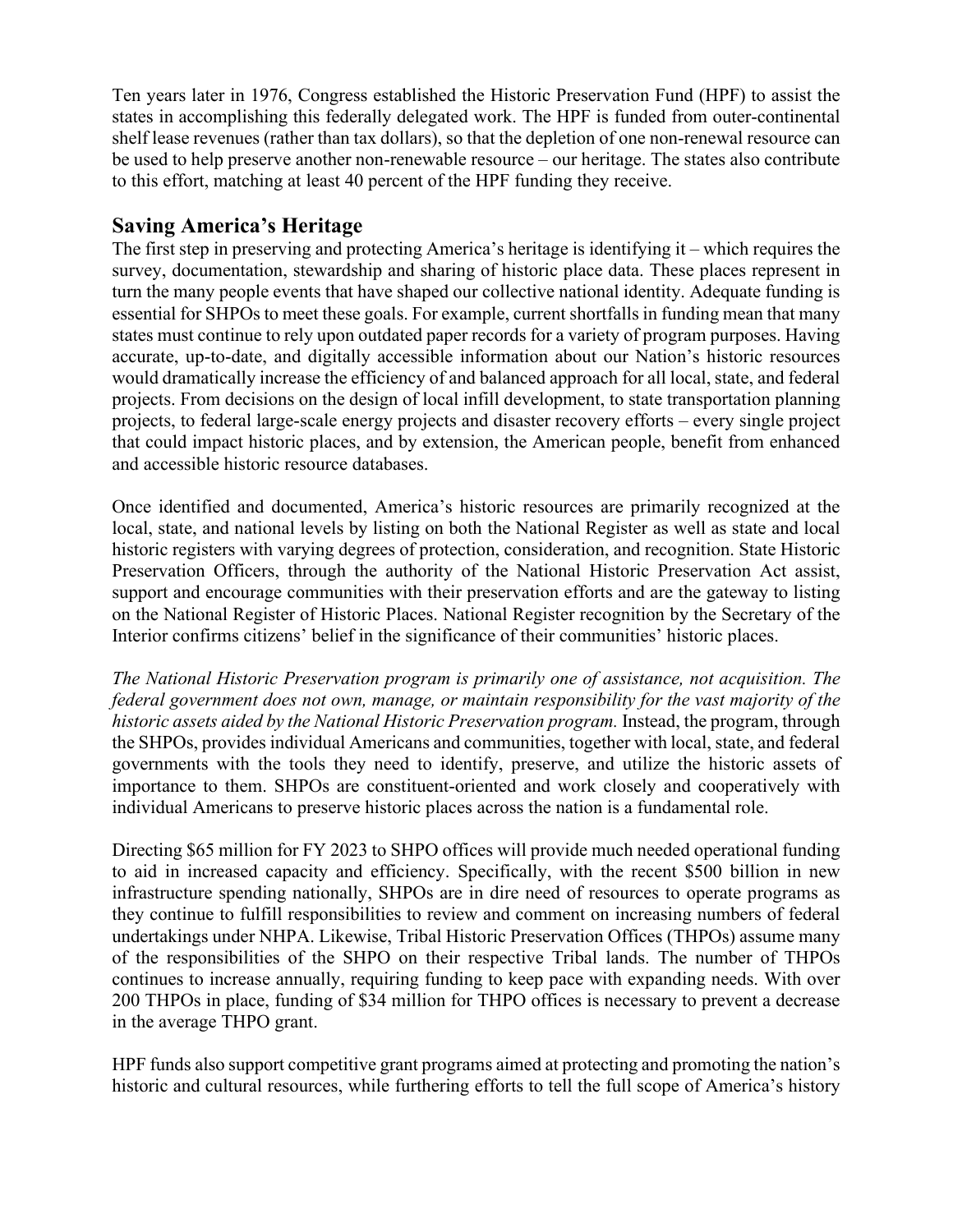through recognition and preservation of irreplaceable historic places. As such, NCSHPO supports HPF funding of \$35 million for the Save America's Treasures grant program; \$24 million for the African American Civil Rights grant program; \$12 million to assist in the preservation and rehabilitation of buildings on the campuses of Historically Black Colleges and Universities (HBCUs); \$12 million for the Paul Bruhn Historic Revitalization grant program to support historic preservation in rural communities; \$10 million to support the Semiquincentennial grant program to commemorate the nation's  $250<sup>th</sup>$  anniversary; \$5 million for the History of Equal Rights grant program; and \$3 million for competitive grants to identify, recognize and preserve the sites and stories related to Underrepresented Communities.

In 2021, the importance of having appropriate funds to protect and promote our historic and cultural assets was underscored by the House, Senate, and the President's Administration. Each proposed to expand beyond the previously authorized level for the HPF of \$150 million, a sum that has not changed since the program's inception. The Administration proposed \$151.8 million, the House proposed \$155.8 million, and the Senate exceeded both with their proposal of congressionally directed HPF spending for a total of \$180.1 million.

#### **Jobs, Economic Development & Community Revitalization**

Historic preservation has stimulated economic growth, promoted community education and pride, and rescued and rehabilitated significant historic resources throughout the country. By positively combatting the effects of blight and vacancy through respectful repurposing of existing historic building stock, historic preservation is frequently a catalyst for positive community change – resulting in dynamic destinations for visitors and residents alike. Further, preservation incentives and programs foster affordable housing and solutions to the challenge of environmental change.

The Federal Rehabilitation Tax Credit (HTC) program, administered by the State Historic Preservation Offices in cooperation with the National Park Service, is an important driver for economic development. Throughout the program's history, the HTC has enabled the rehabilitation of more than 46,000 buildings, generated more than 2.9 million jobs and leveraged \$181 billion in private investment nationwide<sup>[1](#page-2-0)</sup>. On average, the HTC leverages \$5 dollars in private investment for every \$1 dollar in federal funding, cultivating highly effective public-private partnerships and community focused re-investment. 39 states currently offer a historic tax credit program<sup>[2](#page-2-1)</sup>, including my own state of North Carolina. State tax credit programs complement the federal HTC program incentives and provide additional opportunities for community revitalization and saving historic places for the use and enjoyment of future generations of Americans.

Historic preservation also stimulates economic development through heritage tourism. SHPOs are essential local partners in identifying and interpreting the historic places that attract visitors. A modest increase in SHPO funding would allow SHPOs to expand their public outreach and assistance efforts, enabling communities to take greater advantage of heritage tourism opportunities which lead to job creation, new business development and enhanced community pride.

<span id="page-2-0"></span><sup>1</sup> 2021. Rutgers Edward J Bloustein School of Planning & Policy & National Park Service, U.S. Department of the Interior, Technical Preservation Services. *Annual Report on [the Economic Impact of the Federal Historic Tax](https://www.nps.gov/tps/tax-incentives/taxdocs/economic-impact-2020.pdf)  [Credits for Fiscal Year 2020](https://www.nps.gov/tps/tax-incentives/taxdocs/economic-impact-2020.pdf)*.

<span id="page-2-1"></span> $\frac{2}{2}$  2022. National Trust for Historic Preservation. [Preservation & State Historic Tax Credits.](https://forum.savingplaces.org/learn/fundamentals/economics/tax-credits/state-htc)